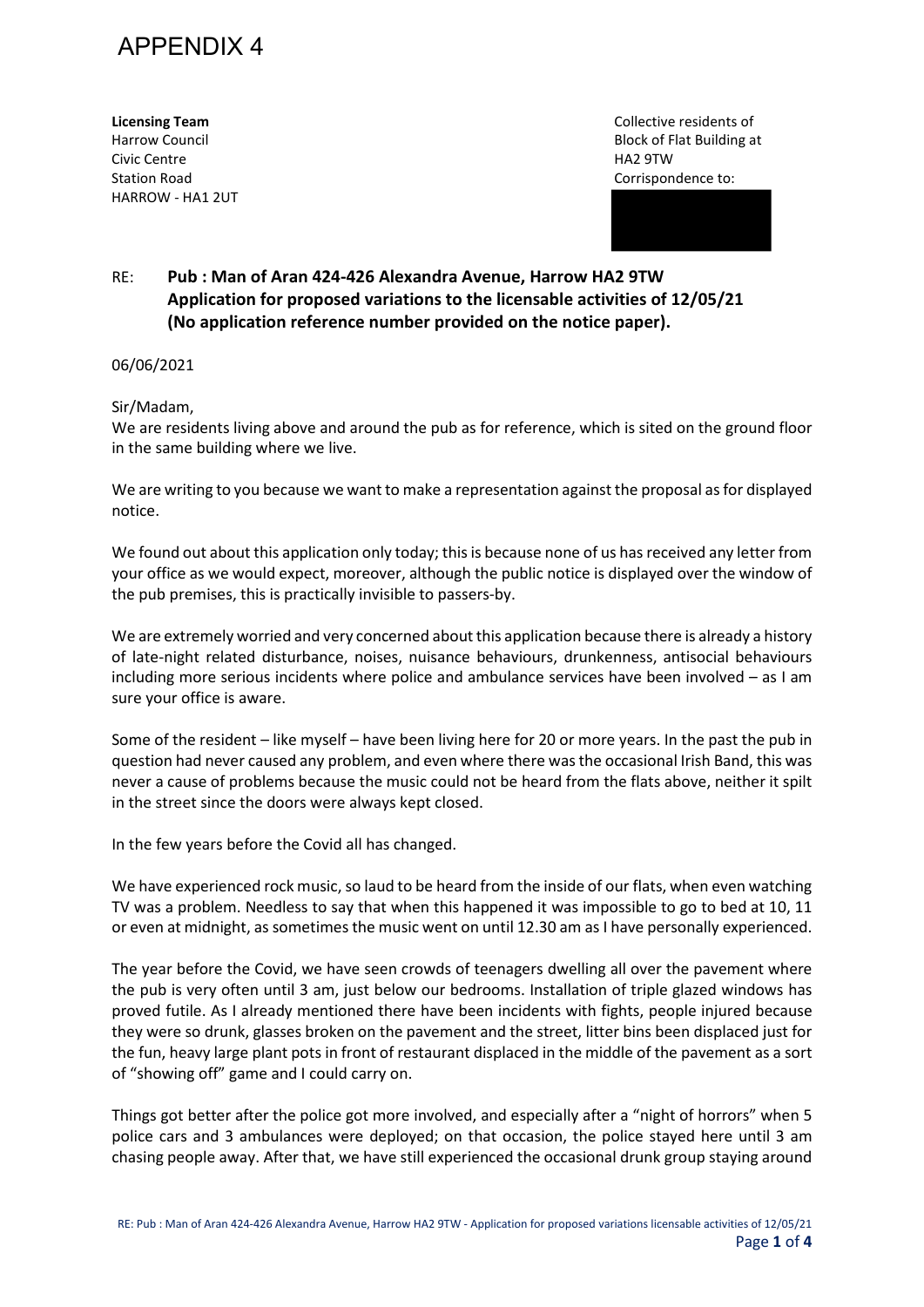the premises shouting and misbehaving, we have still experienced late-night rock band until 12.30 am… but has been occasionally and not every weekend as it did happen.

We have video evidence of all this.

Now, this application for extended hours of opening:

should this application be accepted, all this will happen again – that's a fact, based on experience. Young crowds will learn that the Man of Arna is a late hours licensed pub and the large crowd will be back with all the problem for the residents.

## **I like to summarise a few points:**

- **This is a residential building/area:** the problem related to drunken, loud and aggressive people dwelling in the vicinity until very late affect not just the 20 families in our building, but also all the adjacent buildings. Many of us – like myself – work shift, working on Saturday and Sunday and I believe we have the right to go to bed at 10 or 11 pm without the worry of being awakened by shouting or fighting people, as it has happened. We have also the right to be at home in a relaxed environment.
- This pub was granted a licence (on Appeal) to finish at 10.30 pm on Sundays and 11.30 Monday To Saturday. On that occasion, the inspector pointed out that no further concessions would ever be granted on the basis that this is a residential area.
- There is already evidence that this pub is not suitable for late-night opening time.
- Why nobody has received a letter to inform us of such vital information? We found this application is being handled strangely since even the notice paper on the window of the premises is not the usual "Harrow Council" format; it doesn't have a reference number, it is not listed on the website or it is impossible to find it; also it not possible to make a representation online as usual it is.
- On the notice paper is written "Delete & Replace Wording condition 3 Annex 2": since we were not able to view the current licence, we don't know what this refers to. We find this another oddity.
- **We oppose this proposal and we urge your office to leave the current terms of the licence with the current time for alcohol and music.**
- **We would like to have a meeting with the licencing Officer before this**

We look forward to hearing from you, Faithfully,

**Correspondence Communications to**: Mr Michael Lavelle 426A Alexandra Avenue, Harrow, HA2 9TW

Below are the names and signatures of the residents for this representation:

| Name                    | Address | Signature |
|-------------------------|---------|-----------|
| <b>Michael Lavelle</b>  |         |           |
| <b>Massimo Giammuso</b> |         |           |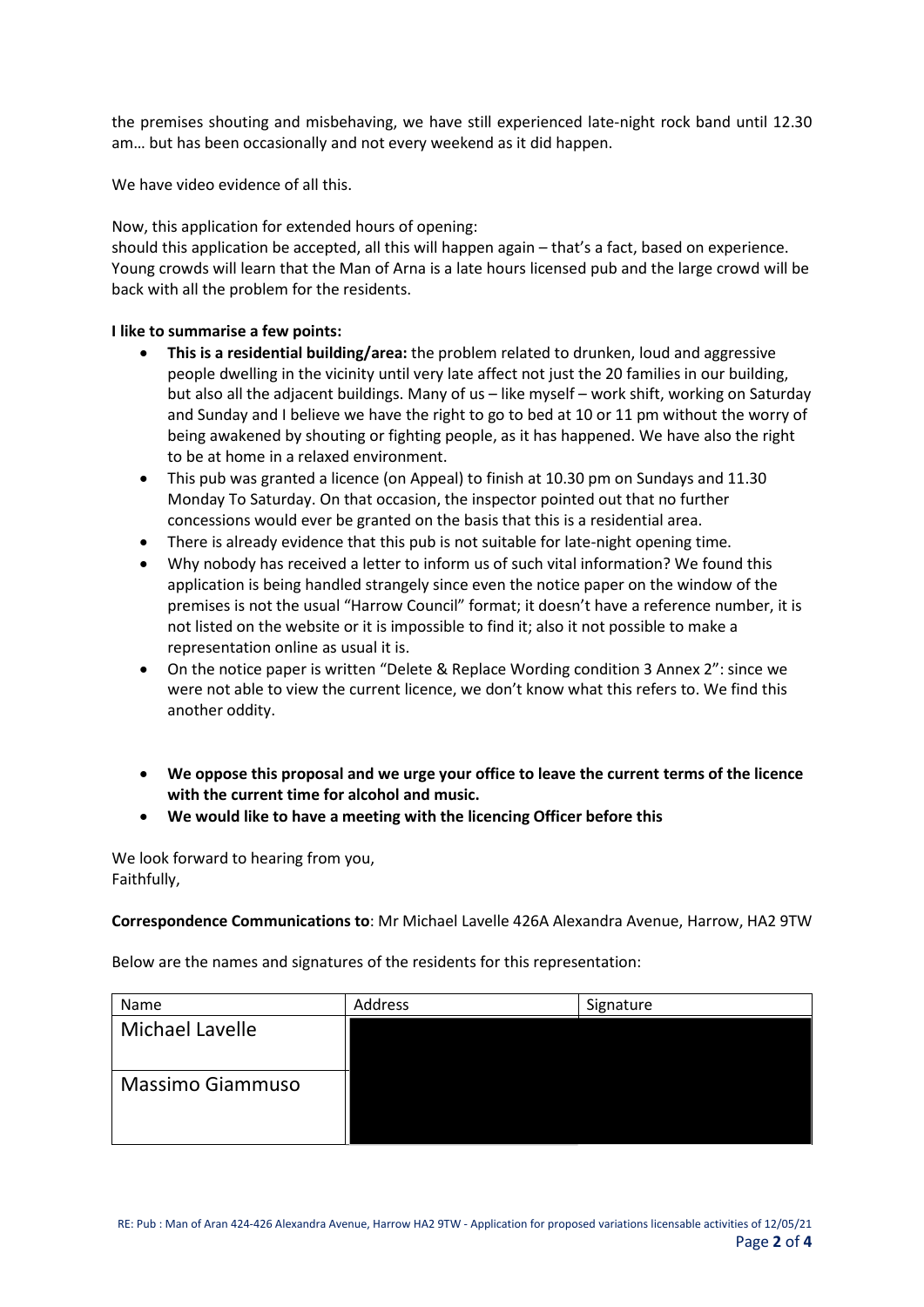| Catalina Bruma    |  |
|-------------------|--|
| M. Vithiya        |  |
| Iana Truhin       |  |
| Barbara Drya      |  |
| Jozset Gulyas     |  |
| Nadarajy Ravinder |  |